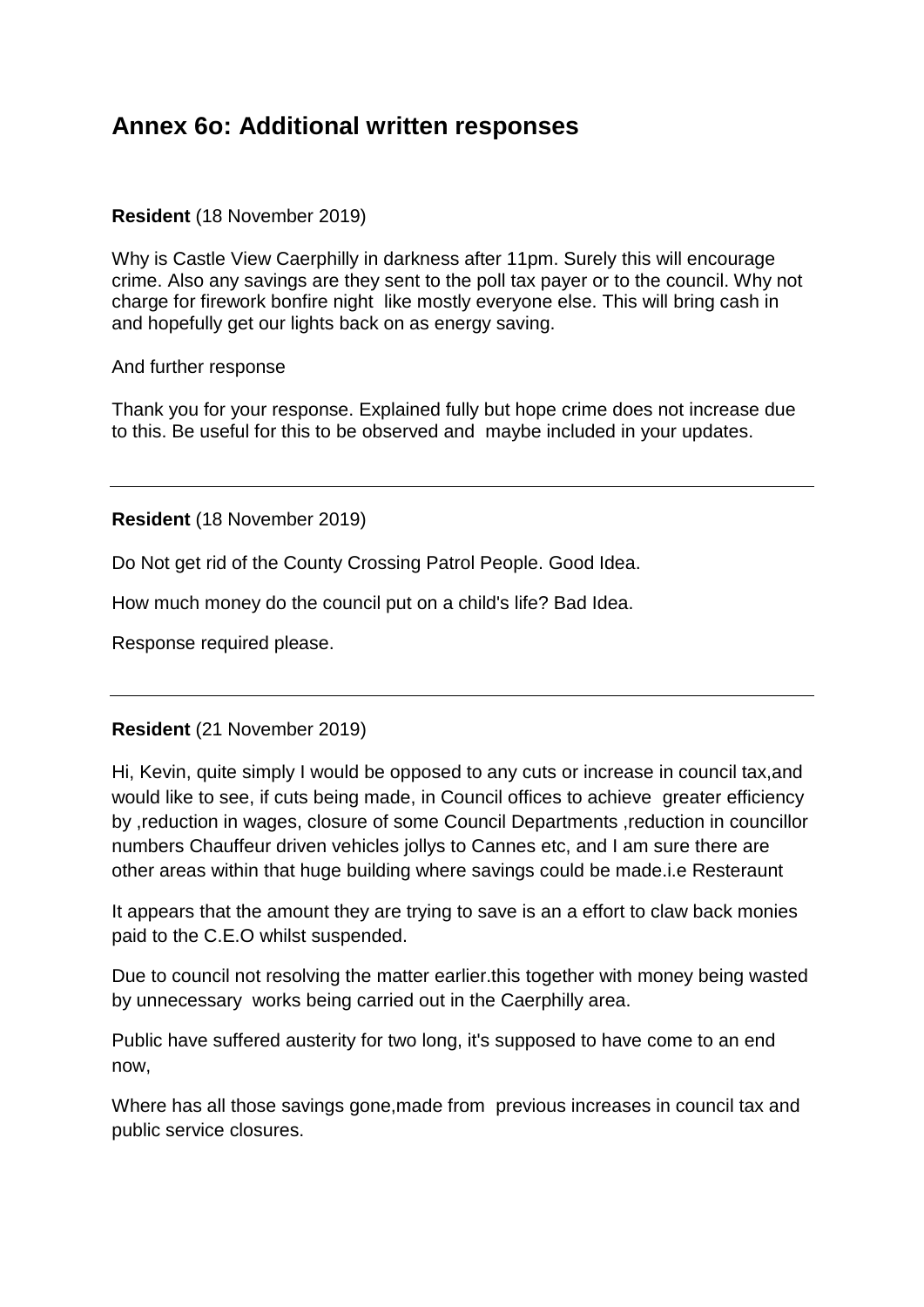Council and their officers said in past years we are all in austerity together, so let's see some real cuts in Council higher end staff wages, and weed out the staff not required a complete overhaul of wages expenditure is where it has to start in an effort to become more efficient,before hitting the residents of Carrphilly who have time and time again trusted this labour to deliver better services for old and vulnerable which they have failed to do within their budgets.

It looks like it's more about bad management than anything else how can a CEO command a wage of £137,000 with all its added extras at the same time she wants to make cuts and take more money from people who can I'll afford to pay.extra council tax etc

I suspect all views will be taken into account but the Council will proceed without taking any notice………………………………….

## **Resident** (13 December 2019)

Before I complete the survey I would ask what percentage increase there will be in council property rents in 2020/21.

You are proposing an increase of 6.95% on council tax when pensioners are receiving an increase of 2.5%!

The cost of living for pensioners is going to increase considerably if those of us who have been in receipt of a free receiver license have to pay> There is forecast to be a rise in gas and electricity.

2.5% averages out at £3 per week.

Perhaps if the council recovered sums paid to an employee for doing nothing the general public would not be burdened.

**Resident** (02 January 2020)

Trehir Proposals

Good afternoon all,

I am writing to express my concern at the CCBC proposals to close the Trehir refuse facility under its proposed budget cuts. This is a ludicrous decision.

Along with many people I have spoken to I think this will be ONE BIG MISTAKE. There is enough fly tipping going on at present and this action will certainly add to this environmental problem. Why is it that this Lower part of CCBC is being left disadvantaged. Is it right that if this closure goes ahead people from this area will be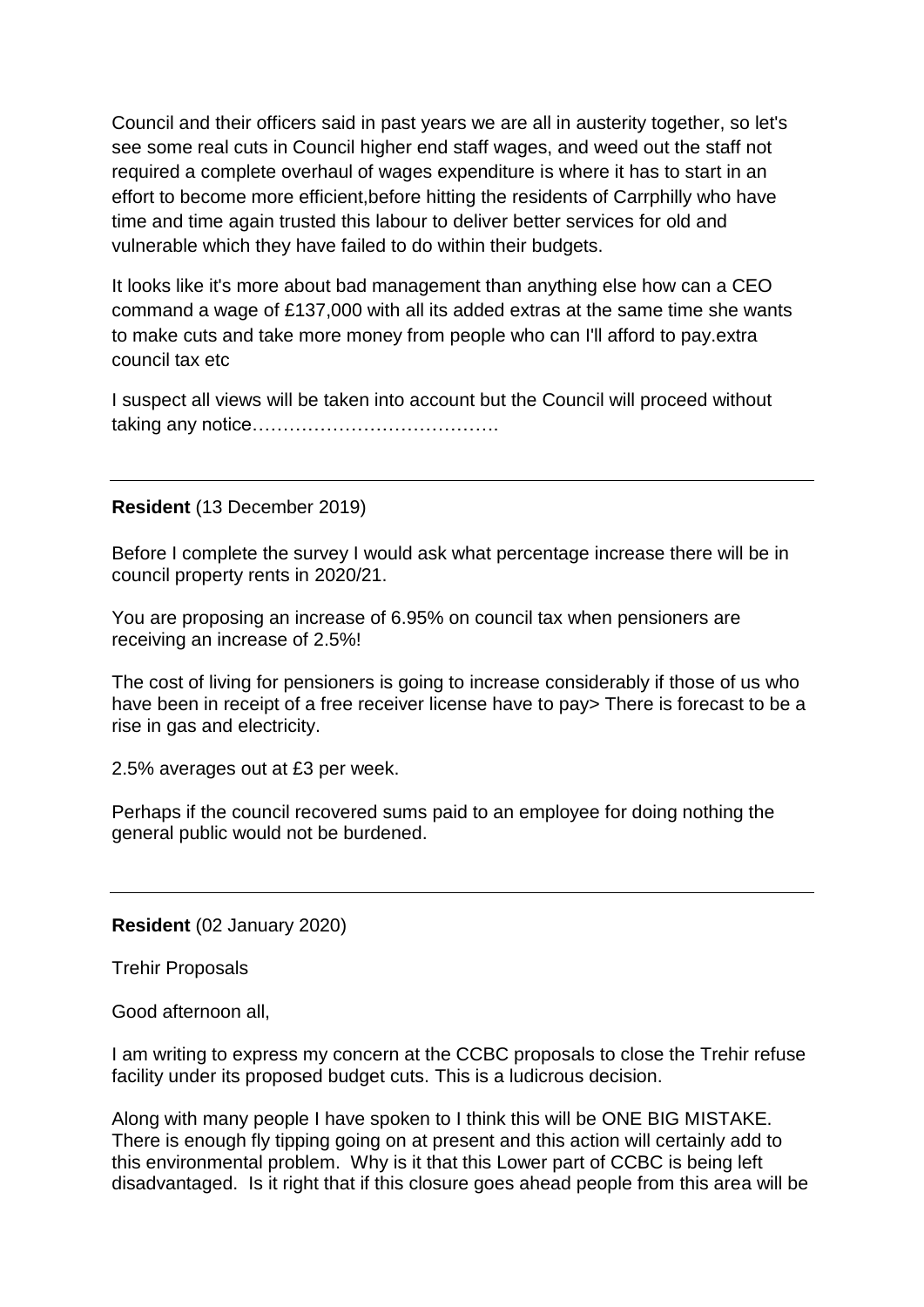expected to travel to Penallta? This is totally unacceptable. Can you please pass on my views to the relevant person dealing with Caerphilly Conversation. Again, this consultation did not extend down to the Bedwas. Trethomas and Machen area. The closest meeting place was Caerphilly Library at a time which was not suitable to many, including me and I am retired. Why are we being left out yet again.

I would like your views on this and for any action you can take to ensure my views are made known and the Trehir facility will remain.

Kind regards and thanks again.

**Cllr. Farina-Childs** (02 January 2020)

Subject: COMMUNITY SAFETY WARDENS

I know that I have mentioned this in the past but please if the new budget settlement allows can we look into retaining the Community Safety Wardens. I have experienced first-hand how good the CSWs are and what a crucial role they fulfil in our Communities.

Regards

### **Response from resident following Viewpoint Panel** (25 November 19)

I wanted to add another idea but forgot to say at the time.

The subject of Libraries came up and the desire to keep them open. People carry books around on their phones these days and I appreciate they mainly (probably) serve the older community more than the younger community.

With that in mind, would it be possible if you merged Citizens Advice Bureaus into the library. Without losing the staff of course.

Eg. You could pop in to borrow a book and or get information on pension scams and the like.

With any merger, the empty building could be turned into housing and sold off creating monies for the council?

……………

**Resident** (13 January 2020)

………………………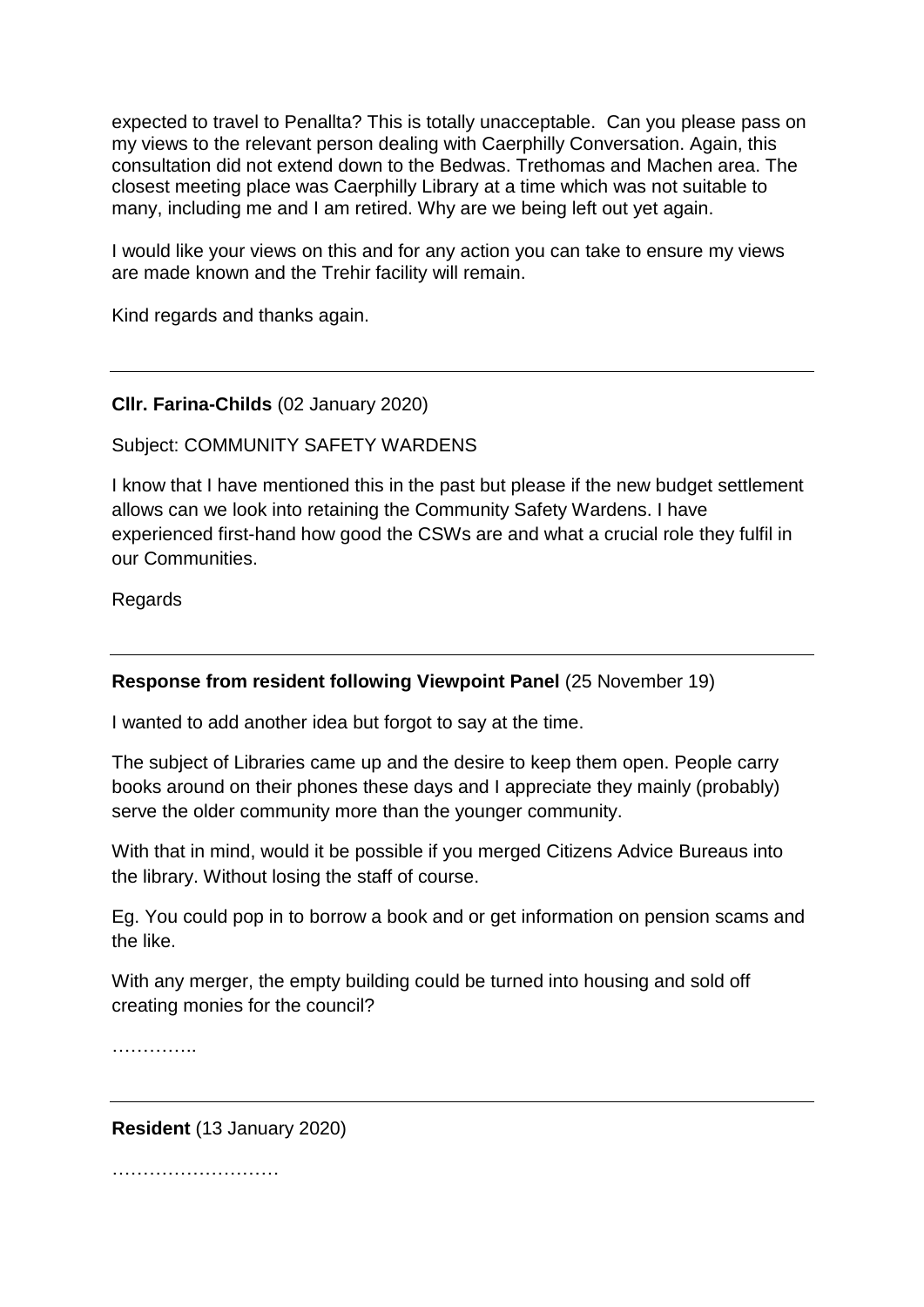As a resident of Blackwood ward, I have recently filled in the budget consultation and through experience and knowledge I would like to follow up and highlight to you concerns and opportunities that could possibly create or alleviate financial pressure off annual budget constraints, apologies for no set order, they are set out below:

Have you considered piloting schemes for street lights to be turned off in various areas over the county borough? This could give you an accurate impact assessment overview and a thorough community engagement plan to strengthen your framework. Also, is there additional funding from welsh assembly to assist you developing a strategic green street lighting policy in order to achieve short, medium and long term government targets?

New projects, have you considered on major applications, with developers, yourselves and utility companies, ie welsh water, strategies to implement hydro electric resources on various sites to help you support, maintain low green level street lighting, communal charging etc.

I recently attended the public consultation at the Pontllanfraith civic centre site for developing new homes, that will create a substantial amount of social rent and affordable homes.

It was clear from this consultation that the model proposed on a public asset favours the developer and not the user.

The most common sense of housing policy is admitting what is unaffordable about affordable housing and that is not the cost of building the house but land it will be placed on.

Councils are best placed to provide affordable land but people and communities are best placed to build the homes, raise their children and pay the utilities bills. Residents have the incentive to invest well in their homes, maybe more insulation, sustainable heating and lighting sources, create car free neighbourhoods and encourage community values.

Have you considered for this council to change their approaches from a conservative building model and move to a more innovative approach?

This approach could lead you to strengthen local economic growth, community engagement and local business integration (social heart - commercial head).

As an example, imagine a prospective buyer looking for an affordable plot of land (public owned) and apply to lease it - income generated through to future generations and sustainable income on an annual basis could aid affordability to lower income households together with connecting with an array of local services and companies (local lenders) who can help customise varying needs and financial constraints.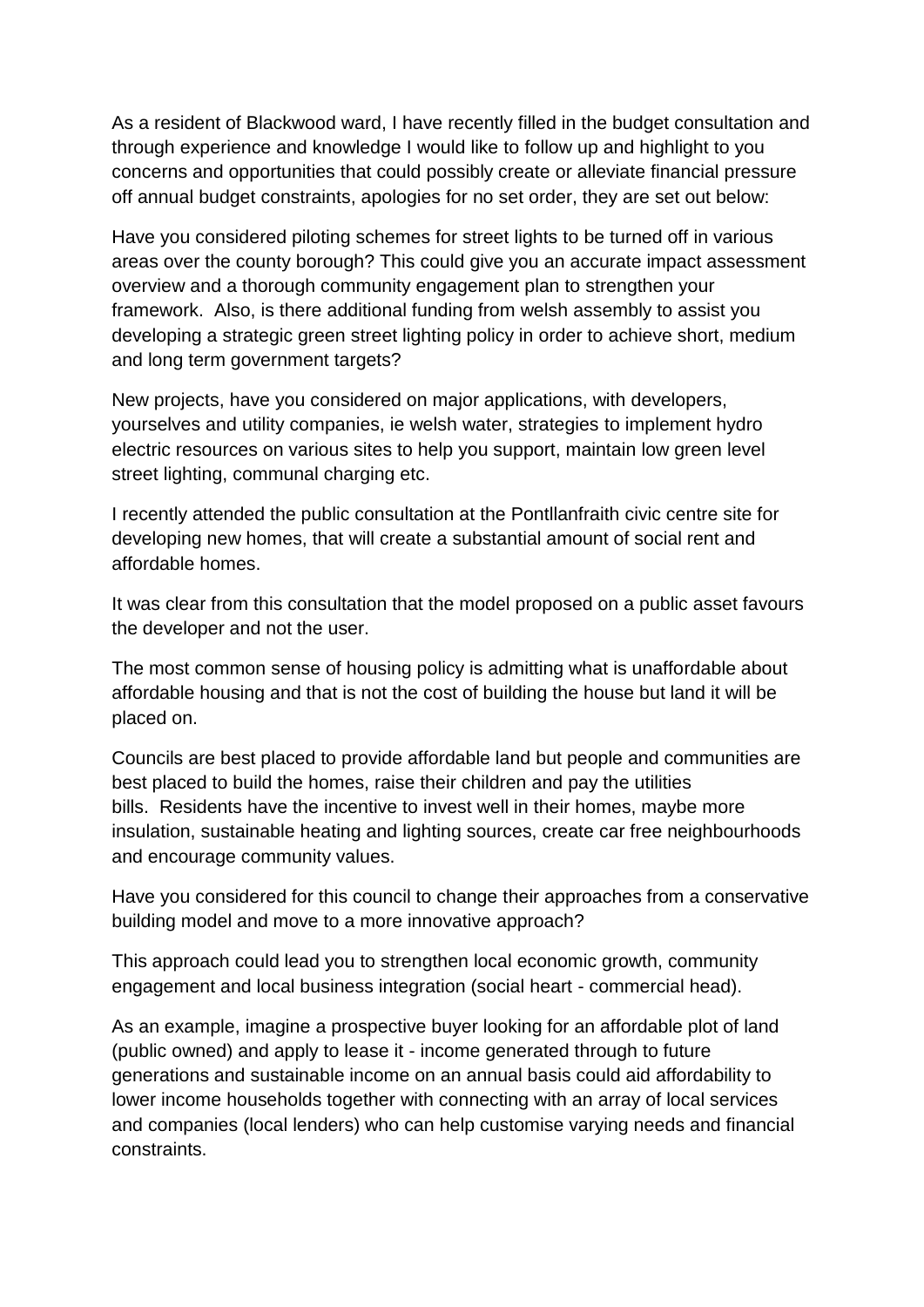This could vary in options:

A group / social enterprise / or individuals can commission a builder or manufacturer (off site construction) to make a house for them, others can self build, with planning applications secured for such a multi build scheme, the results could provide genuinely affordable homes, social rent and market needs sustaining and future proofing community environments that will be affordable, beautiful, socially resilient and loved by the very people who helped shape them. This model option is not just about building homes but creating innovative infrastructure that will satisfy everyone.

In order to create a strong affordable housing network we will need the very people and council to engage, work together building and strengthening communities infrastructure, local economy and place making.

Green Social Housing - regenerating or reviving existing communities leads to positive investment, green network, community values, community engagement and involvement, there is a lack of mixed used housing within our communities.

New zero carbon homes, I was also very disappointed with the lack of foresight to use Pont civic centre site as a benchmark to utilise its green space and surrounding ecology through the use of zero carbon homes. The use of hydro surface catchment tanks could generate low level zero carbon street lighting. This site could be an ideal opportunity to gain additional funding from welsh government to aid and develop green homes on a site that offers so much through it's biodiversity and natural heritage. A landscape visual impact assessment would have highlighted opportunities to develop and integrate green homes, setting a high precedent and promote this site for the whole borough, possibly wales and local communities to become more aware of how we should adapt and move forward with the ever changing climate. I understand completely, that it may be too late for this site but please consider future proofing new housing models and how best they will really provide garden villages from 2020 onwards. We all have a duty of care to not just engage with communities but also our enhancement and integration with our environment and natural heritage too.

Engagement, integration And sustainable land use could be a common sense approach to utilising public assets - in a digital, print and outdoor media to generate a sustainable income. Advertising local businesses, their services and promotions of art, cultural events, sports events throughout the borough.

High street regeneration - I have recently seen the announcement of very drastic drop in footfall within our town centres. All too often users, local businesses, building owners, town councils become disenfranchised with stagnate, loss of shops, business and poor investment on our high street.

Could you consider possibly allowing mixed use for creative spaces, no single packaging use incentives to businesses, mixed use lease per property to share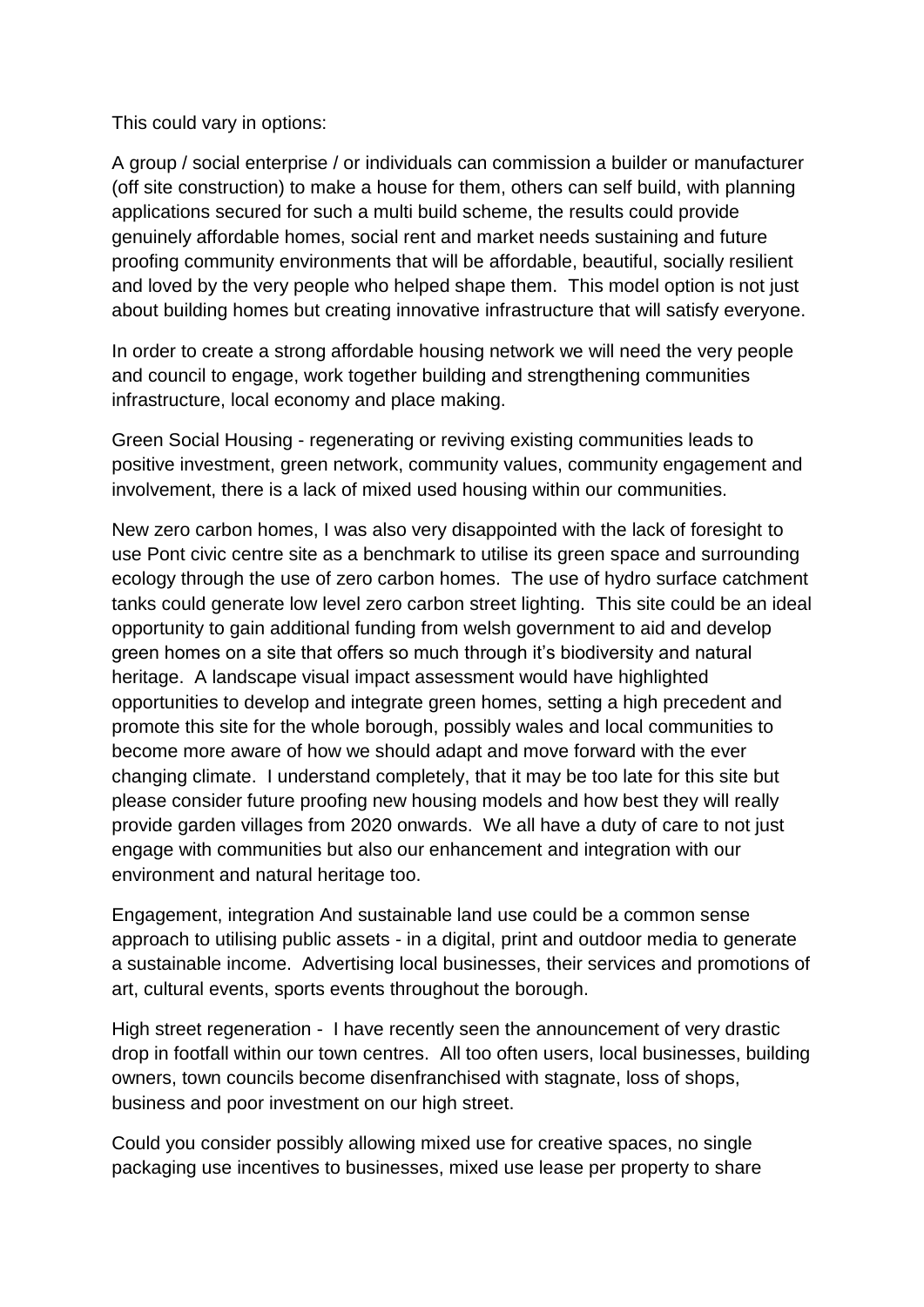overheads and rateable square metre spaces. Allow investment to revive businesses, through the use of social networks, encouraging business owners to use up to date on line marketing, buying / selling online as business options, resources, local advertising and promotions, encouraging 'caerphilly conversation'. All too often we are part of the problem as consumers as we lead very busy lives and fall in the trap of quick shopping which leads us to buy on line, using supermarkets and avoiding what our high streets offer.

We now live in changing environments, there is nothing stopping or not allowing existing and new businesses to regenerate with the latest technologies on line, forming community engagement is a priority, we rely too much on businesses second guessing our habits and consumer requirements, instead of engaging with users and asking what would bring us to shop in our towns. We need to constantly adapt to challenges that are currently seeing declines in footfall. A town council place making scheme could provide opportunities for people to express their needs, requirements and cultural habits. We need to understand each other and then communicate, without comprehension, how is it possible to communicate.

In order to change the way we shop we have to create diverse high streets that are sustainable encouraging out of area footfalls too. Provide pop-up shops in our care homes, community buildings, supported living schemes.

I have been fortunate enough to travel to a lot of sporting venues, school 3G and 4g pitches that advertise the aforementioned above on their fencing and reception areas, not just on buses and trains. I'm sure there are plenty of local businesses who wish to advertise their services and products, for a fee that could help towards funding schools with their sport equipment and school curriculum, particularly upgrading their technology.

Litter - I have on many occasions volunteered for the local litter pick group and west wales beach cleans. I also walk locally along the Sirhowy river and take a bag with me to pick up litter. From my involvement and witnessing the litter problem we have, I find it very difficult to understand why people litter so much, from dog walkers throwing their full bags in trees, fast food packaging on the side of roads and pathways, together with general waste flytipping.

Can you consider targeting problems at source, fast food outlets, additional rates for using non-bio degradable packaging, if people have take out packaging then consider they have to pay more for the packaging. If biodegradable or returnable packaging is used than is it possible to lower rates as an incentive?

Schools, can you consider allowing schools in smaller groups to go on litter picks as part of their environment awareness subjects etc. This could be a big incentive to make children think about what happens to the packaging they regularly use.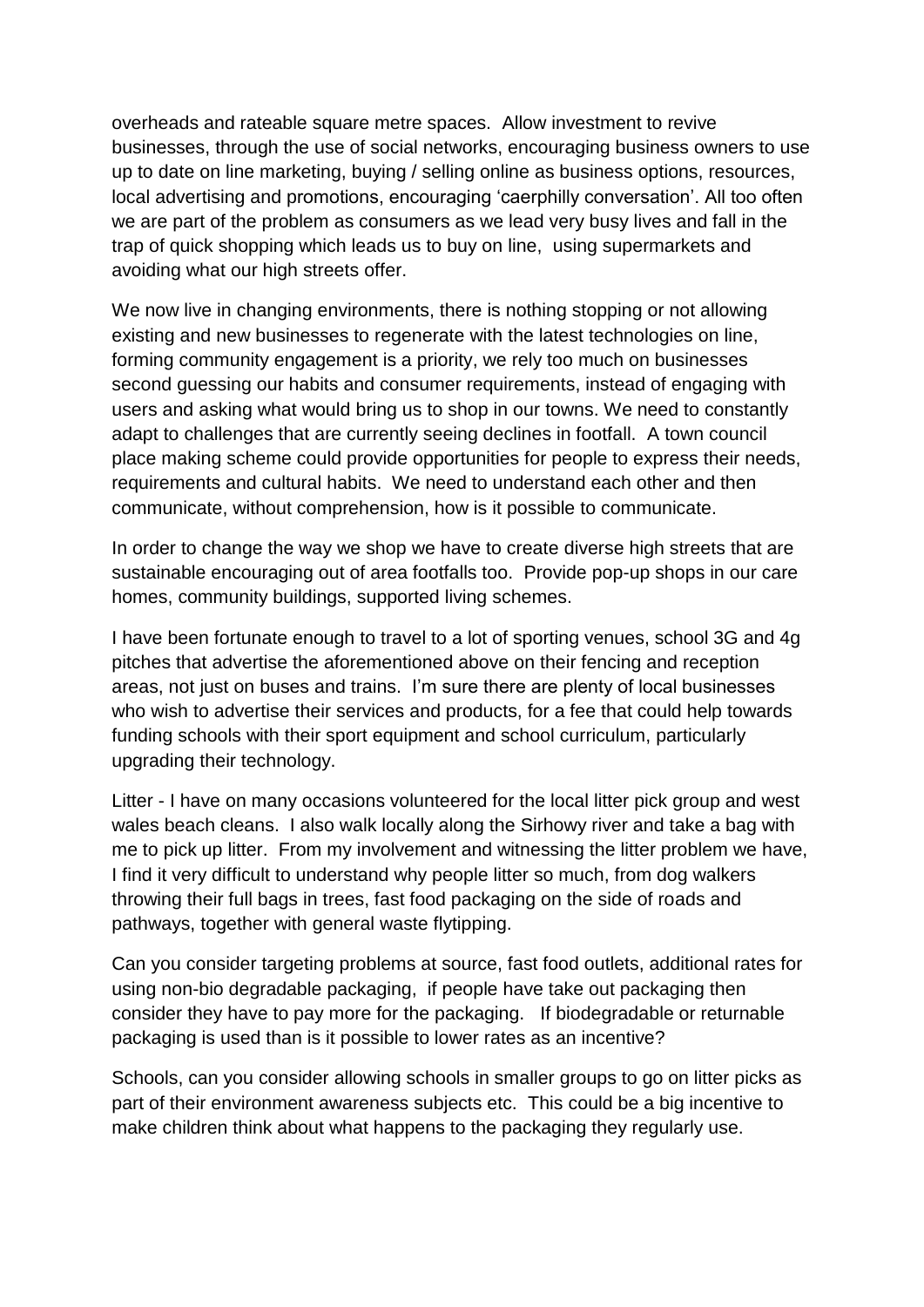Removal of some school crossing patrols, similar to street lighting, it may be beneficial to pilot areas of low, medium and high risk to evaluate findings and make parents / guardians and schools aware of the risk factors. There has been recent top up funding for 20mph zones, can this be considered in higher risk areas as a funding element to alleviate the risk and removal of crossing patrols?

Social heritage sites - have you considered using these sites for more green manufacturing and natural resource solutions to provide green energy? Look back at our industrial revolution and what infrastructure could be utilised to provide such valuable and possible funding sources to service the uk and wider communities.

I have been involved with the focus accessibility group at Cwmcarn scenic drive and there is so much potential to multi use this site and natural environment and infrastructure to provide alternative resources for hydro energy and possibly making it a zero carbon zone in years to come. The project manager is including my input on creating areas and spaces but has suggested I highlight the idea for green resource to generate additional funds to yourselves.

I trust my concerns and opportunities could possibly give you a viewpoint of additional income sources for the very stakeholders who really care about their communities, businesses, place making and ensuring our ever changing environments can be adapted and regenerated for future generations too.

Kind Regards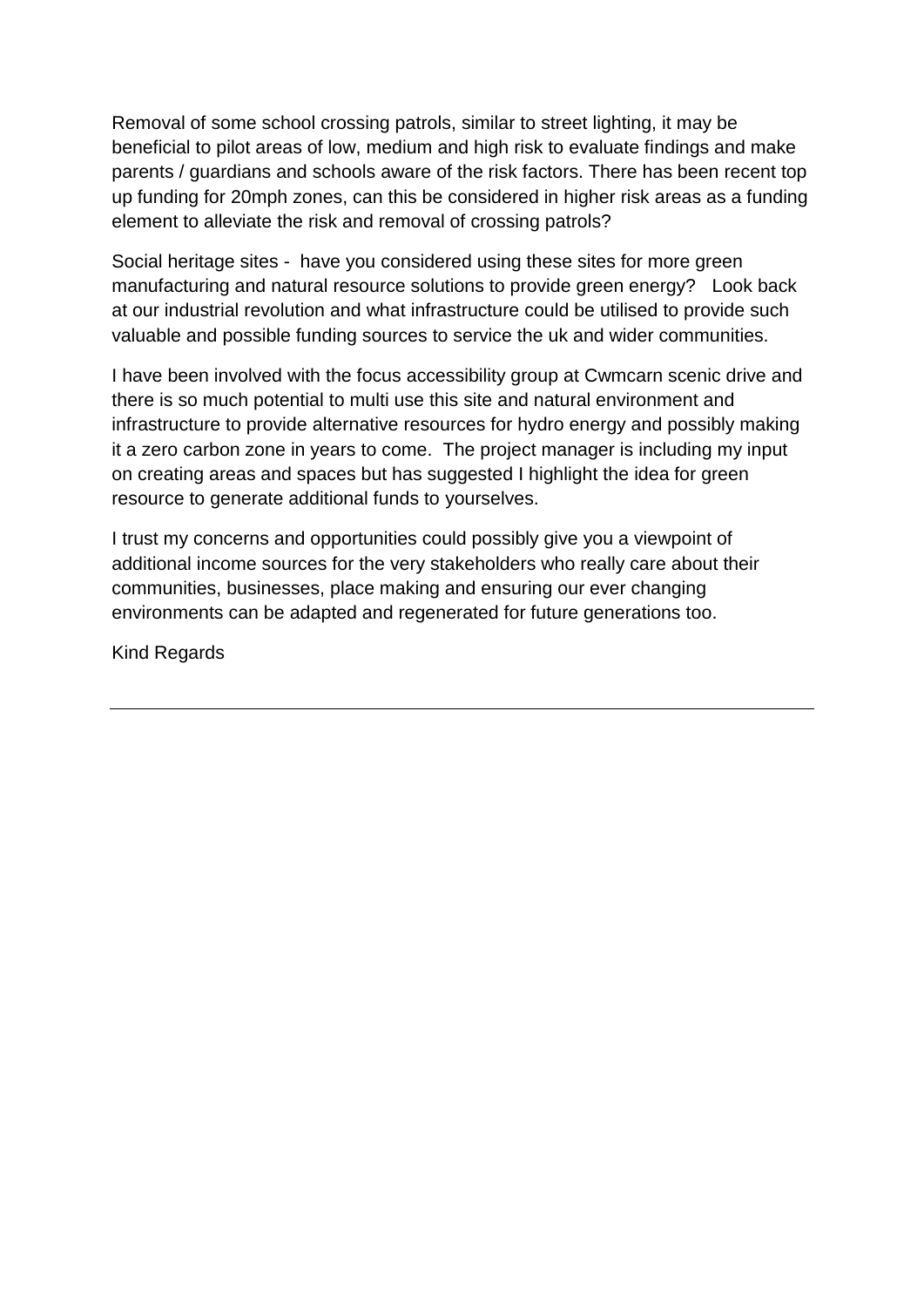#### CAERPHILLY CONVERSATION - COMMENTS

#### CLOSURE OF TREHIR RECYCLING CENTRE

This proposal has caused much concern and anger in the Caerphilly area and since I posted about it on the Caerphilly Then and Now Facebook page, it has received well over 100 comments, with I believe not one in favour of it. Apart from the usual uncomplimentary comments about the Council. there have been concerns about increased fly tipping (which is already bad), the movement away from a large centre of the population and the increased pollution which is likely to occur from the increase of traffic volumes on the by-pass. In June 2019 the Council declared a climate emergency in Caerphilly, well this is only likely to make matters worse.

Would it not be possible to shelve the proposed expansion at Penallta and instead create a replacement for Trehir, close to the Llanbradach roundabout on the site used by the contractors for the Pwll-y-Pant improvement to store equipment and materials. This piece of land is just inside the gate to the existing site and has been roughly surfaced, although that area by itself would probably not be big enough, but without knowing details of the surrounding land, it may be possible to expand and create a one way system in and out of the site at the same point as the present exit on to the by-pass.

#### INFRASTRUCTURE-REDUCTION IN CARRIAGEWAY MAINTENANCE

The proposed reductions in Carriageway and other Highway maintenance budgets is not likely to be well received, as some of our roads leave much to be desired.

#### **CORPORATE SERVICES - CATERING**

Why are Meals Direct and school meals proposed to be increased by between about 4% and 7% or more? while meals in the staff canteen are only looking at a 3% increase. I would guess that these meals are already subsidised, which is not a luxury that many workers in the Borough enjoy.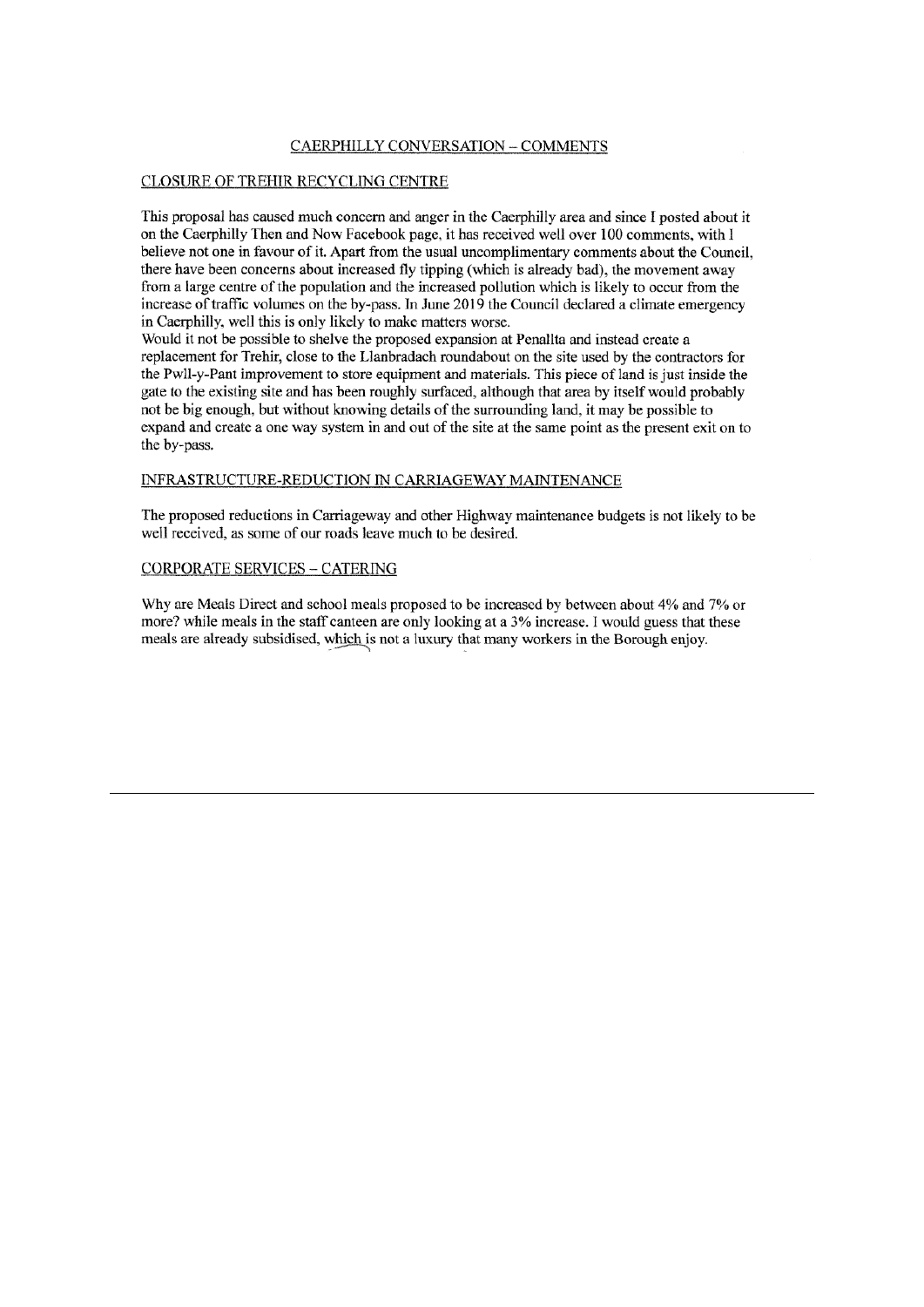**From:** Cllr. Aldworth, E.M

**Sent:** 13 January 2020

**Subject:** P & R Meeting Tuesday 14th January 2020.

Dear Steve,

With regard to the Report Agenda Item 8 and the section 5.5 5.5.1 Page 25.

The possible closure of Tre-Hir site as a civic amenity for Caerphilly Basin, Aber Valley and B.T.M. areas is very significant. Its popularity and usage is evident in the figures I have seen.

I can recall monies put aside years ago in relation to the ending of domestic waste tipping – and this refuse dump has ceased operating as such. Surely, the amount recorded in the report is sufficient to maintain and improve Tre-hir?

To consider closing, will lead to further problems, certain residents might not be so keen in travelling further up the Rhymney Valley to another available site. Dumping will probably get a lot worse, especially in the country lane areas.

Can I ask for your opinion on this topic please?

**From:** Resident

**Date:** 12 January 2020

**To:** "James Cllr. Pritchard" [<pritcj@caerphilly.gov.uk>](mailto:pritcj@caerphilly.gov.uk) **Subject: Caerphilly Budget**

Hi.

As much as I disagree with some of the Council point I don't think they are responsible for doing absolutely everything. The lights bring out don't really affect me and the one time I was in the car lights are still on junctions, roundabouts etc. I did state I would like the Council sickness policy reevalued and less agency people used. More needs to be done regarding fly tipping and not just deal with clearing it up afterwards. I would like more enforcers to deal with littering/dog fouling/fly tipping etc. Can this be undertaken by parking wardens etc?

Thanks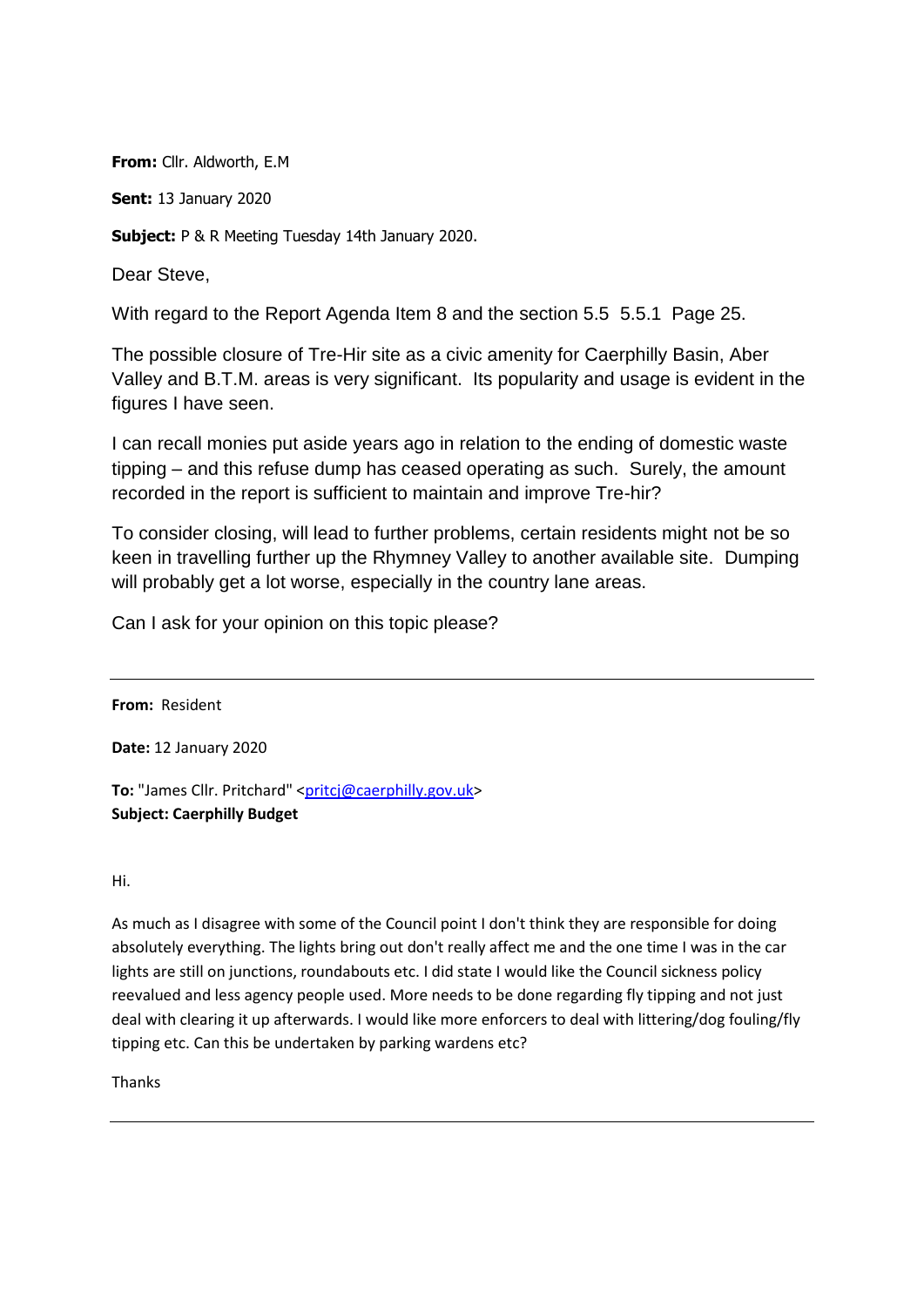# Resident

First of all I have some queries please:

- 1. I cannot see anything in the proposals identifying night light reduction even though I have been told by the Highways Department that this was consulted on in the proposed budget reduction public consultation. Can you pick this out for me please or is this it as below? "Infrastructure - Reduction in Street Lighting maintenance budget. Saving £40k. Reducing maintenance costs by undertaking a reactive response to outages rather than a proactive replacement strategy. Further savings will also be achieved from the ongoing rollout of new LED Lighting. Impact on the public LOW"
- 2. Were the behind the scenes impact assessments on these proposals made available as part of this public consultation via direct links from the Newsline page?

Here are my comments on the budget reduction proposals:

- 1. There is inconsistent clarity throughout the information given and even in some cases no description at all so this will undoubtedly have impacted on the public understanding of the issues highlighted for cuts. There is a great deal of internal "corporate" speak used which generally means nothing to the public and so unless the public has managed to glean sufficiently from some of the descriptions of the proposed cuts, or contacted the authority to learn more, then cuts proposals undoubtedly will have gone undetected and will not instigate responses. This is likely to show in my anticipated low level of responses from the public to this consultation. From experience I suggest that senior officers will have worked on these proposals for some time and elected members will have had this shared with them in meetings and even seminars, so to put this to the public as consultation without sufficient clarification (even within the summary) is unsatisfactory. Is this a matter of complacency and disregard for the public or as a suspicious person may wonder, intention to dissuade responses and let the cuts sail through?
- 2. In line with the above point, across the spreadsheet you can't see the woods for the trees so to speak! The descriptions are authority jargon and in may cases lack any detail and meaning that the public can make out in "real" terms. Therefore the cuts may happen undetected and then the proverbial could hit the fan afterwards when it will be too late for the public to turn the decisions around. Is this fair? I don't think so. As just one example among the very many in this sense: "Corporate Property - Reduction in DDA budget. Saving £30k. A reduction of 50% is proposed. There have been significant investments in recent years to ensure DDA compliance and this reduced budget will be sufficient to address any residual issues moving forward. Impact on the public NONE" My issue is not about the term DDA although other members of the public may not realise this.
- 3. I presume that the assessments and evaluations sitting behind the proposals and done beforehand have been done internally and without any public consultation? I can see from one of the links you sent me that this particular exercise has been done using corporate guidance (and even possibly a corporate matrix assessment tool) but nonetheless officers have clearly used subjective judgement and therefore assumed the impact of proposed cuts on the public, partner organisations and other agencies. Is this appropriate? I don't think so.
- 4. The proposed cut for Social Services as "Temporary use of reserves to underpin alternative ways of working. £800k Based on current information the projected 2020/21 growth requirement for Social Services is £800k. For 2020/21 only it is proposed that this anticipated growth requirement will be met through a one-off contribution of £800k from Social Services reserves. This is proposed on the basis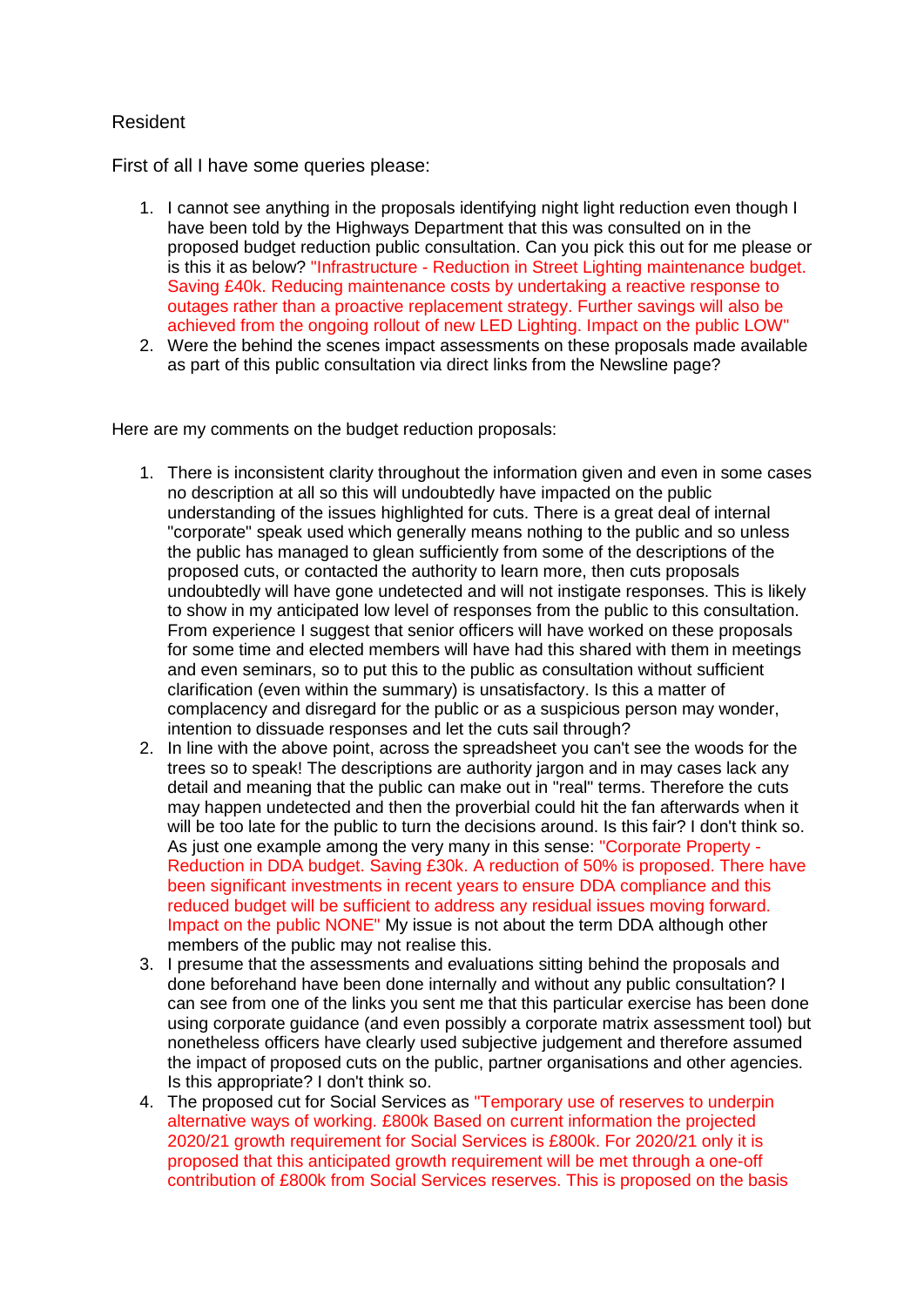that there are a number of initiatives currently underway that will reduce costs in the medium to long-term and therefore mitigate the current cost pressures in the system." So this is not an actual **saving** for the next budget year but a means of using reserves to underpin an overspend that would otherwise be the case.

5. In terms of the catalogued budget reductions, I have many concerns, but to give just two of these I am concerned about night light reduction and about CCTV camera removals/reductions. Both will have huge impact on alleviating the fear of crime and indeed is likely to result in real increased crime. But particularly poses risk of safety for people who work unsocial hours accessing unlit areas, such as bar staff and shift workers going home, G.P.s, district nurses, ambulance staff and fire and rescue staff who have no choice in going into therefore "unprotected areas"; potential increase in undetectable domestic and other violence in unlit areas.. Also, this contradicts the anti-poverty objective by increasing security costs for home owners and tenants or could result in lack of adequate indemnity unless families pay more; it under-minds and contradicts the whole point of the community safety objective wholesale, it transfers budget increases to other agencies including the Police, the NHS and other emergency services because of fall-out from this. It completely contradicts the emergence of improved safety via street lighting within the past six decades and undermines the whole ethos of community partnership with local residents and other agencies within the past number of decades. The public's health and safety should not be compromised by such proposals.

Again thank you for the opportunity to give my comments.

Sorry but there is something additional that I want to say as an extra point to those given in my first e mail sent a little earlier:

I feel that putting a public consultation on something so important that includes proposed cuts to services should be published at a time that has more chance of initiating responses from the public, giving the benefit of any doubt that this is intended by the council. From 18th November to 13th January couldn't be a less opportunistic time to encourage publish interaction with the Christmas and New Year periods in the offing. This exercise should have been sooner or extended later; working people and families and those with other seasonable time demands have very little opportunity to engage in the lead in period to Christmas and people are gearing up for back to work and back to school from 2nd January. I understand that the consultation has to work with the budget setting cycle but this timing is not helpful and is hugely exacerbated by the lack of clarity in a lot of the information given in the spreadsheet and I am absolutely sure that between these two factors many people would feel that they don't have time/opportunity to wade through "the treacle of it."

Thanks and Regards,